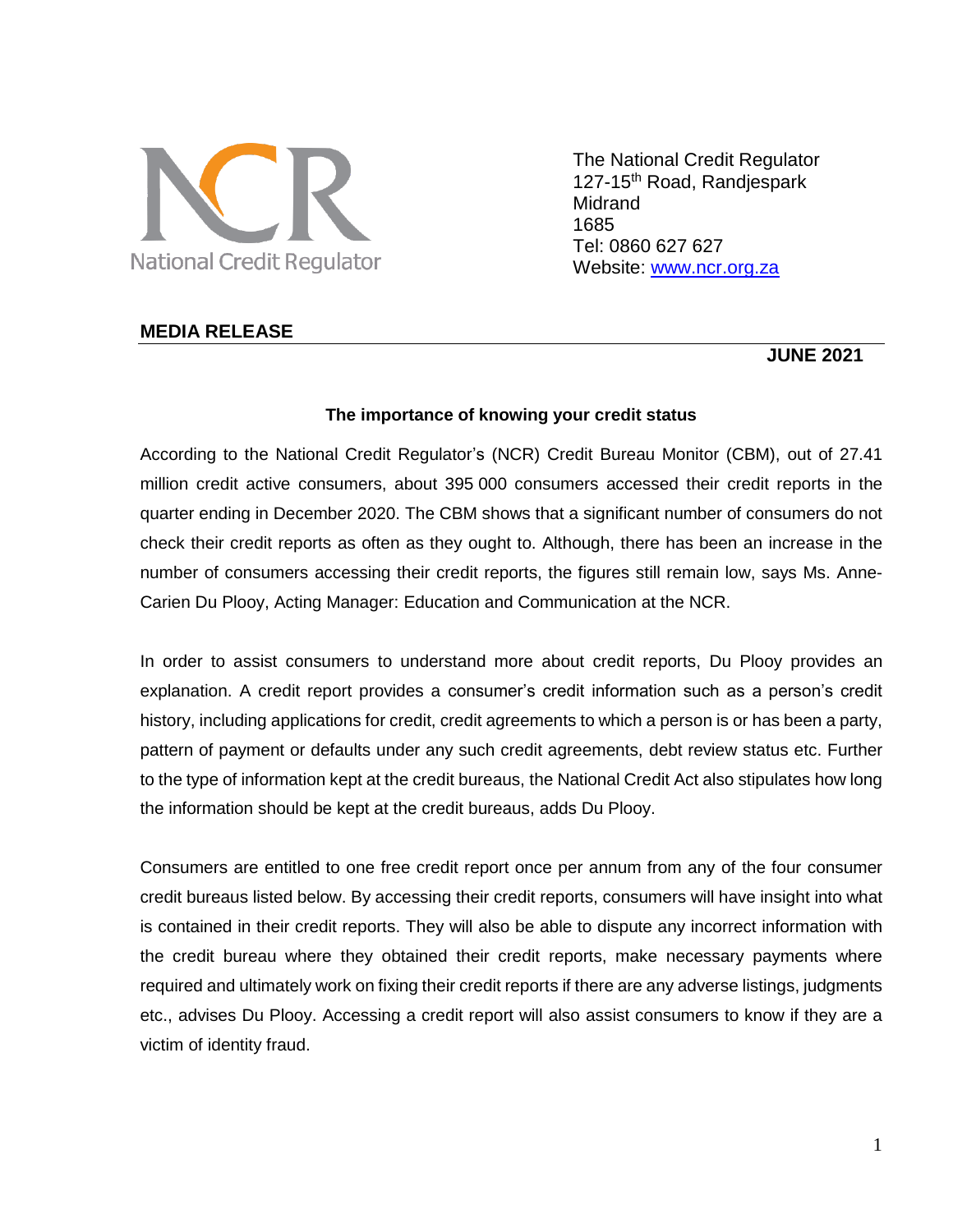A healthy credit profile will enable a consumer to qualify for credit and get a lower interest rates as opposed to someone who has a bad credit report. A credit report can also be checked in instances where a company is considering a candidate for employment in a position that requires honesty in dealing with cash or finances. A bad credit report might affect your chances of getting a job, adds Du Plooy

Our message to the youth is to aim to keep a clean credit profile all the time. This can be done by avoiding unnecessary credit, paying all debts as and when required and saving for emergencies. She also added that consumers should avoid taking debt for other people. For an example, you take clothes for your partner on credit with the promise that they will make monthly repayments. In this instance, consumers should remember that the person responsible for payment of the debt is the one who signs the credit agreement as the verbal agreement they made to you will not count.

The NCR urges all consumers to contact any of the below credit bureaus and request a free copy of their credit report, in particular the youth since it is their month. Consumers should dispute any incorrect information with the credit bureaus.

Only escalate to the Credit Ombud if the credit bureaus cannot assist you, concludes Du Plooy.

| <b>Experian</b>   | (011) 799-3400/ | www.experian.co.za            | consumer@creditexpert.co.za |
|-------------------|-----------------|-------------------------------|-----------------------------|
|                   | 086 151 4131    |                               |                             |
| <b>TransUnion</b> | 0861 886 466    | www.transunion.co.za          | webadmin@transunion.co.za   |
| <b>XDS</b>        | 0860 937 000    | www.xds.co.za                 | info@xds.co.za              |
|                   | (011) 645-9100  |                               |                             |
| <b>Consumer</b>   | $(010)$ 590-    | www.consumerprofilebureau.com | support@cpbonline.co.za     |
| <b>Profile</b>    | 9505            |                               |                             |
| <b>Bureau</b>     |                 |                               |                             |
|                   |                 |                               |                             |
| <b>Credit</b>     | 0861 662 837    | www.creditombud.org.za        | ombud@creditombud.org.za    |
| <b>Ombud</b>      |                 |                               |                             |
| <b>National</b>   | 0860 627 627    | www.ncr.org.za                | info@ncr.org.za             |
| <b>Credit</b>     |                 |                               |                             |
| <b>Regulator</b>  |                 |                               |                             |

# **Contact Credit Bureaus**